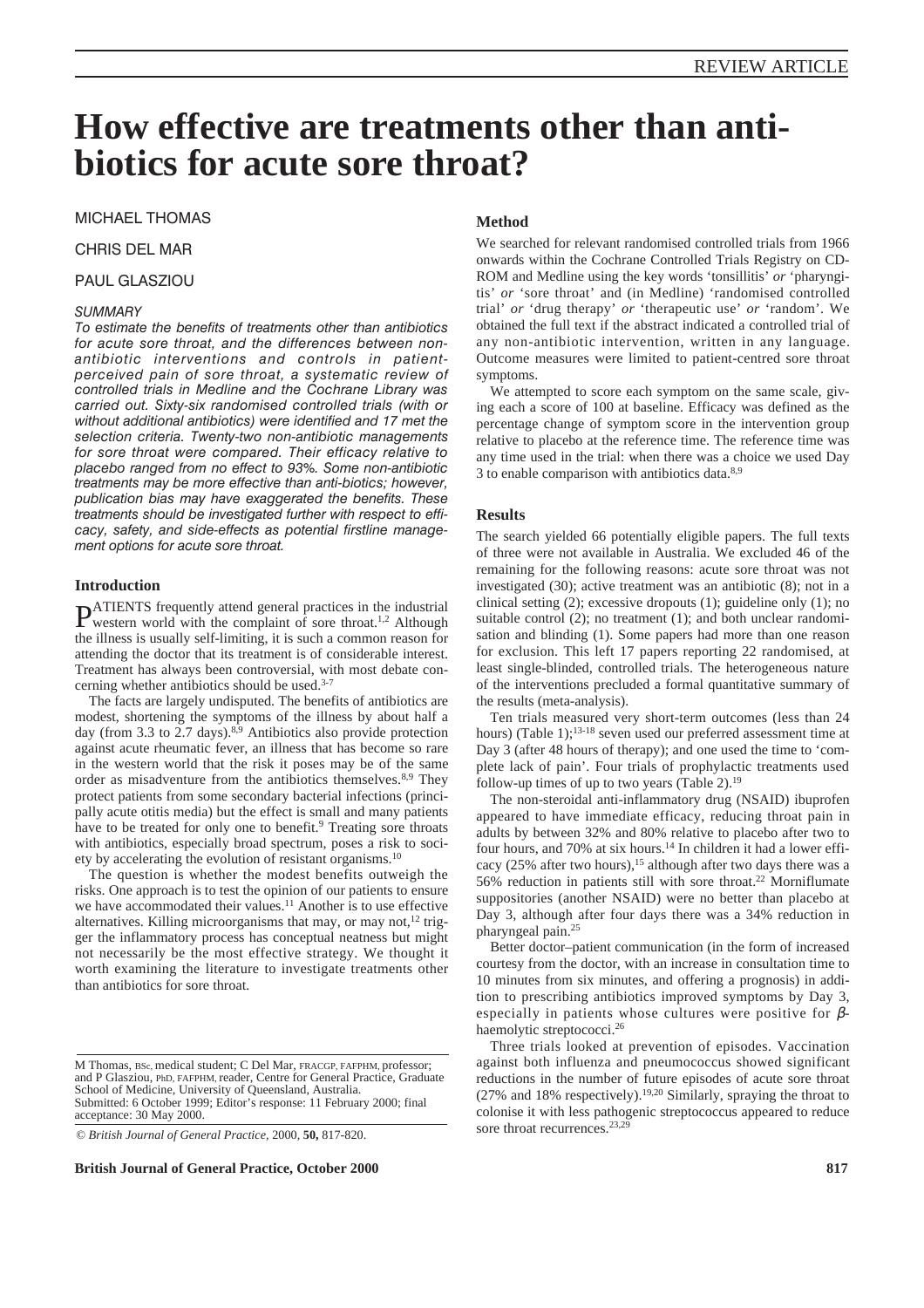| ١                     |
|-----------------------|
| ηTέ,<br>$\frac{8}{8}$ |
|                       |
|                       |
|                       |
|                       |
|                       |
|                       |
|                       |
|                       |
|                       |
|                       |
|                       |
|                       |
|                       |
|                       |
|                       |
|                       |
|                       |
|                       |
|                       |
|                       |
|                       |
|                       |
|                       |
|                       |
|                       |
|                       |
|                       |
|                       |
|                       |
|                       |
|                       |
|                       |
|                       |
|                       |
|                       |
|                       |
|                       |
|                       |
|                       |
|                       |
|                       |
|                       |
|                       |
|                       |
| J<br>Ç                |
| i                     |
| ļ.                    |
| 1                     |
|                       |
| I                     |
|                       |
|                       |
|                       |
| ĺ                     |
|                       |
| ļ                     |
| Į                     |
|                       |
|                       |
|                       |
| d                     |
| j                     |
|                       |
|                       |
|                       |
|                       |
| <b>October</b>        |
| ١                     |
|                       |
| $\overline{a}$        |
|                       |
|                       |
| $-2000$               |
|                       |
|                       |

British Journal of General Practice, October 2000

| Author,<br>year,<br>reference | Nature of active<br>treatment(s)                                                            | Definition<br>of illness                                                                                                                              | Enrolled patient<br>characteristics.<br>setting, country                                                     | <b>Blinding</b> | Active/<br>Control | Estimate of treatment<br>effect (relative effect<br>compared with control) <sup>a</sup>                                         | P-values            |
|-------------------------------|---------------------------------------------------------------------------------------------|-------------------------------------------------------------------------------------------------------------------------------------------------------|--------------------------------------------------------------------------------------------------------------|-----------------|--------------------|---------------------------------------------------------------------------------------------------------------------------------|---------------------|
| Schachtel<br>199113           | NSAID (aspirin)<br>800 mg plus caffeine<br>64 mg, single dose                               | Acute sore throat<br>(onset within 4 days)<br>with defined severity                                                                                   | 139 adults aged 18-83<br>years in one general<br>practice, USA                                               | Double          | 70/69              | 75% decrease in sore<br>throat pain at 1 hour                                                                                   | < 0.01              |
| Schachtel<br>199113           | NSAID (aspirin)<br>800 mg, single dose                                                      | Acute sore throat<br>(onset within 4 days)<br>with defined severity                                                                                   | 137 adults aged 18-83<br>years in one general<br>practice, USA                                               | Double          | 68/69              | 55% decrease in sore<br>throat pain at 1 hour                                                                                   | < 0.01              |
| Schachtel<br>198814           | Paracetamol<br>1000 mg,<br>single dose                                                      | Upper respiratory infection<br>with acute sore throat<br>(onset within 4 days)<br>severity above a threshold                                          | 81 adult patients at<br><b>Medical Department,</b><br>Whitehall Laboratories,<br><b>USA</b>                  | Double          | 40/41              | 50% peak decrease in<br>throat pain after 3 hours<br>20% decrease after 6 hours                                                 | < 0.01<br>< 0.01    |
|                               |                                                                                             | on an objective scoring<br>instrument                                                                                                                 |                                                                                                              |                 |                    |                                                                                                                                 |                     |
| Schachtel<br>198814           | NSAID (ibuprofen)<br>400 mg, single dose                                                    | Upper respiratory infection<br>with acute sore throat<br>(onset within 4 days)<br>severity above a threshold<br>on an objective scoring<br>instrument | 80 adult patients at<br><b>Medical Department,</b><br>Whitehall Laboratories,<br><b>USA</b>                  | Double          | 39/41              | 80% peak decrease in<br>throat pain after 4 hours<br>70% decrease after 6 hours                                                 | < 0.01<br>< 0.01    |
| Schachtel<br>199315           | NSAID (ibuprofen)<br>10 mg/kg, single dose                                                  | Acute sore throat<br>of severity above a<br>threshold on an<br>objective scoring<br>instrument                                                        | 78 children aged<br>3.5-12.5 years at<br><b>Medical Department,</b><br>Whitehall Laboratories.<br><b>USA</b> | Double          | 39/39              | 25% decrease in throat<br>pain after 2 hours<br>22% decrease after 6 hours                                                      | < 0.05<br><b>NS</b> |
| Schachtel<br>199315           | Paracetamol 15 mg/kg,<br>single dose                                                        | Acute sore throat<br>of severity above a<br>threshold on an<br>objective scoring<br>instrument                                                        | 77 children aged<br>3.5-12.5 years at<br>Medical Department,<br>Whitehall Laboratories,<br><b>USA</b>        | Double          | 38/39              | 31% decrease in throat<br>pain after 2 hours<br>7% decrease after 6 hours                                                       | < 0.05<br><b>NS</b> |
| O'Brien<br>199316             | Corticosteroid<br>(dexamethasone) 10 mg<br>intramuscular injection<br>plus oral antibiotics | Severe sore throat with<br>tonsillar exudate and<br>either fever or cervical<br>adenopathy                                                            | 51 patients aged<br>12-65 years at an urban<br>community hospital<br>emergency department, USA               | Double          | 26/25              | 38% decrease in mean pain<br>score at 24 hours; 58% decrease<br>in time (from 35 hours to 15<br>hours) to complete lack of pain | < 0.05              |
| <b>Bernstein</b><br>197417    | Aspirin-containing gum                                                                      | Acute sore throat, clinical<br>evidence of inflammation                                                                                               | 20 males in one industry<br>aged 20-56 years                                                                 | Double          | 10/10              | 53% decrease in time to relief<br>initially; 50% after repeating in<br>2 hours                                                  | ≤0.001              |
| Schachtel<br>199418           | NSAID (ibuprofen)<br>400 mg, single dose                                                    | Acute upper respiratory<br>tract infection with sore<br>throat for $<$ 5 days, severity<br>greater than defined score                                 | 20 healthy adults aged<br>≥18 years, Canada                                                                  | Double          | 10/10              | 47% decrease in throat pain<br>after 2 hours                                                                                    | < 0.05              |
| Schachtel<br>199418           | NSAID (ibuprofen)<br>200 mg, single dose                                                    | Acute upper respiratory<br>tract infection with sore<br>throat for $<$ 5 days, severity<br>greater than defined score                                 | 18 healthy adults aged<br>≥18 years, Canada                                                                  | Double          | 9/10               | 32% decrease in throat pain<br>after 2 hours                                                                                    | < 0.05              |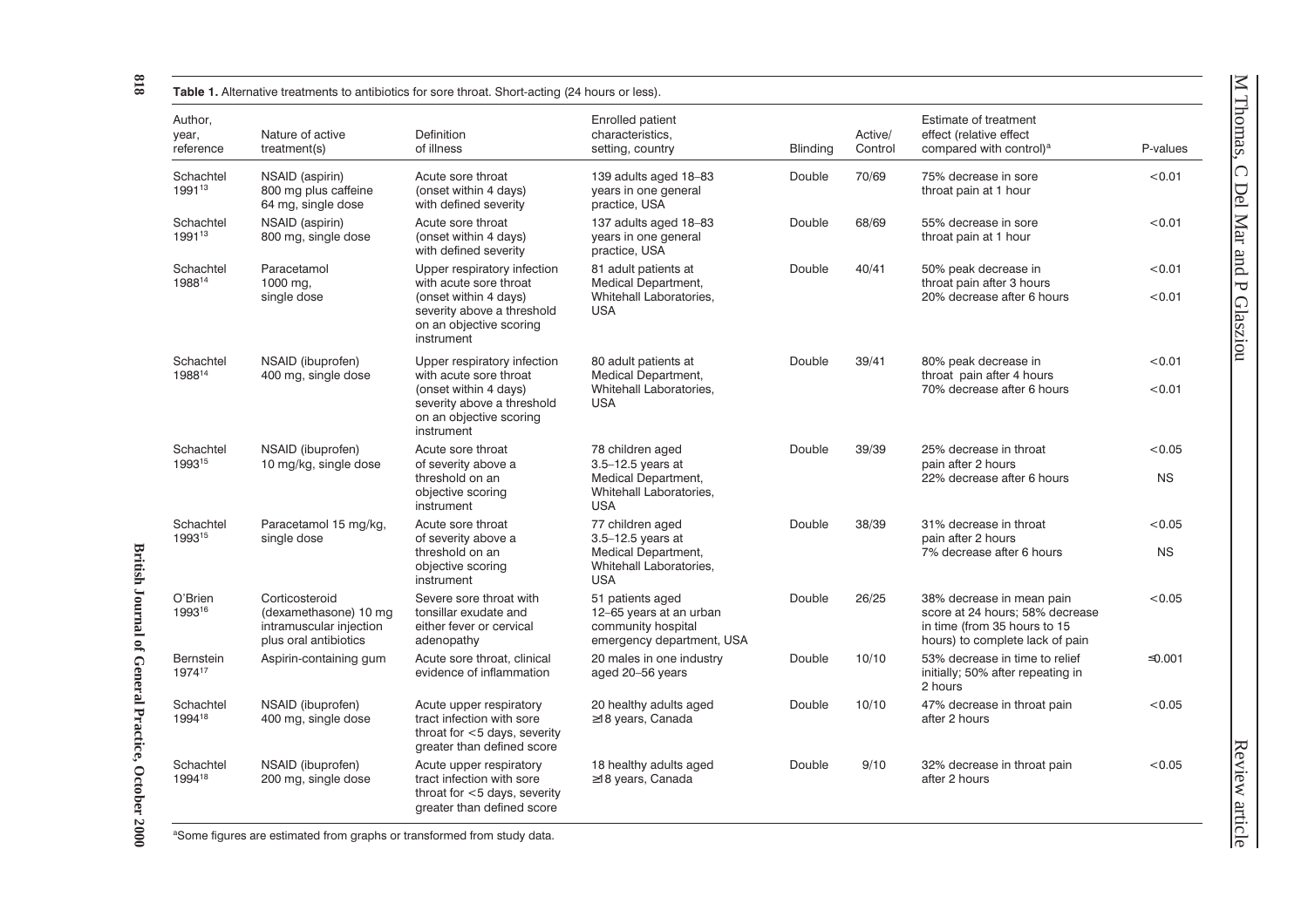| Author, year,<br>reference          | Nature of active<br>treatment(s)                                                                                                   | Definition of illness                                                                                                                                     | Enrolled patient<br>characteristics, setting, country                   | <b>Blinding</b> | Active/<br>Control | Estimate of treatment effect<br>(relative effect compared with control) <sup>a</sup>                      | P-values            |
|-------------------------------------|------------------------------------------------------------------------------------------------------------------------------------|-----------------------------------------------------------------------------------------------------------------------------------------------------------|-------------------------------------------------------------------------|-----------------|--------------------|-----------------------------------------------------------------------------------------------------------|---------------------|
| Nichol<br>199519                    | <b>Trivalent subvirion</b><br>influenza vaccine<br>injection                                                                       | Upper respiratory infection<br>(sore throat plus either fever<br>or cough) for at least 4 hours                                                           | 849 healthy working adults<br>aged 18-64 years, USA                     | Double          | 422/424            | 25% decrease in episodes<br>of acute sore throats during<br>the influenza season                          | < 0.001             |
| Christensen<br>198520               | 14-valent<br>pneumococcal vaccine                                                                                                  | Acute tonsillo-pharyngitis<br>(clinical diagnosis)                                                                                                        | 405 children aged 0.5-5 years<br>in day care centres, Sweden            | Double          | 198/207            | 18% decrease in episodes of<br>acute tonsillitis/pharyngitis over<br>the 2-year follow-up                 | <b>Not</b><br>given |
| Sauvage<br>1990 <sup>21</sup>       | NSAID (niflumic acid)<br>1000 mg daily for<br>$4-5$ days                                                                           | Acute diffuse pharyngitis<br>or acute tonsillitis with fever<br>over 38°C and dysphagia                                                                   | 230 adults aged 18-65 years in<br>30 general ractices, France           | Double          | 118/113            | 17% decrease in patients with<br>pain after 2 days<br>33% decrease after 4 days                           | < 0.05<br>< 0.05    |
| Bertin<br>199122                    | Paracetamol 10 mg/kg<br>three times daily for<br>2 days                                                                            | Sore throat for less than<br>48 hours being treated as<br>tonsillitis and pharyngitis<br>with penicillin                                                  | 154 children aged 6-12 years<br>(outpatients), France                   | Double          | 78/76              | 34% decrease in children with<br>sore throat after 2 days                                                 | < 0.01              |
| <b>Bertin</b><br>1991 <sup>22</sup> | NSAID (ibuprofen)<br>10 mg/kg three times<br>daily for 2 days                                                                      | Sore throat for less than<br>48 hours being treated as<br>tonsillitis and pharyngitis<br>with penicillin                                                  | 153 children aged 6-12 years<br>(outpatients), France                   | Double          | 77/76              | 56% decrease in children with<br>sore throat after 2 days                                                 | < 0.01              |
| Roos<br>1996 <sup>23</sup>          | Super-colonisation with<br>a-streptococcal<br>bacteria (oral spray<br>twice daily for 10 days)                                     | Culture confirmed<br>recurrence of group A<br>streptococcus sore throat                                                                                   | 130 patients aged 3-59 years<br>in 12 centres, south and<br>west Sweden | Double          | 51/61              | 42% decrease in total recurrences<br>of GAS within 8 weeks of<br>completing antibiotics                   | 0.064               |
| Benarrosh<br>198924                 | NSAID (tiaprofenic acid)<br>for 5 days plus antibiotics                                                                            | Acute tonsillitis of viral<br>or bacterial origin, duration<br><24 hours                                                                                  | 106 children aged 6-10 years<br>in 13 centres, France                   | Double          | 50/56              | 14% decrease in children with<br>pain after 2 days<br>93% decrease after 5 days                           | 0.001<br>0.001      |
| Manach<br>1990 <sup>25</sup>        | NSAID (morniflumate<br>suppository) 400 mg<br>twice daily for 4 days<br>plus antibiotics                                           | Acute diffuse pharyngitis<br>or acute tonsillitis ≥38C.<br>at least moderately severe                                                                     | 101 children aged 6-10 years,<br>France                                 | Double          | 49/52              | 1% increase in children with<br>pharyngeal pain after 2 days<br>34% decrease after 4 days                 | <b>NS</b><br>< 0.05 |
| Olsson<br>198926                    | Greater attention to<br>patients (offering<br>prognosis, longer<br>communication, and<br>physical examination)<br>plus antibiotics | Acute streptococcal<br>tonsillitis (clinical diagnosis,<br>excluding mononucleosis)<br>of whom 65% returned<br>positive throat swabs<br>for streptococcus | Patients aged >16 years,<br>health centre, Sweden                       | Single          | 50/50              | 40% decrease in the number of<br>patients not better after 2 days                                         | < 0.005             |
| Benarrosh<br>198927                 | NSAID (tiaprofenic acid)<br>for 5 days plus<br>penicillin V                                                                        | Acute tonsillitis present for<br><48 hours, severity greater<br>than defined score                                                                        | 60 adult patients at six<br>centres, France                             | Double          | 25/30              | 20% decrease in pain score<br>after 2 days<br>81% decrease after 5 days                                   | 0.09<br>0.004       |
| Whiteside<br>198228                 | Benzydamine HCL<br>(analgesic and anti-<br>inflammatory) 0.15%<br>oral rinse 3-hourly                                              | Sore throat from tonsillitis<br>or viral respiratory illness                                                                                              | 51 patients aged 17-74 years<br>in one general practice, UK             | Double          | 25/26              | 42% decrease in Day 3 mean<br>score pain score                                                            | < 0.001             |
| Roos<br>199329                      | Super-colonisation with<br>a-streptococcal<br>bacteria (oral spray<br>twice daily for 10 days)                                     | Culture confirmed<br>recurrence of group A<br>streptococcus sore throat                                                                                   | 36 patients aged 5-40 years,<br>Sweden                                  | Double          | 17/19              | 90% decrease in patients with<br>bacteriological-confirmed clinical<br>recurrences of GAS within 3 months | < 0.001             |

618 aSome figures are estimated from graphs or transformed from study data.